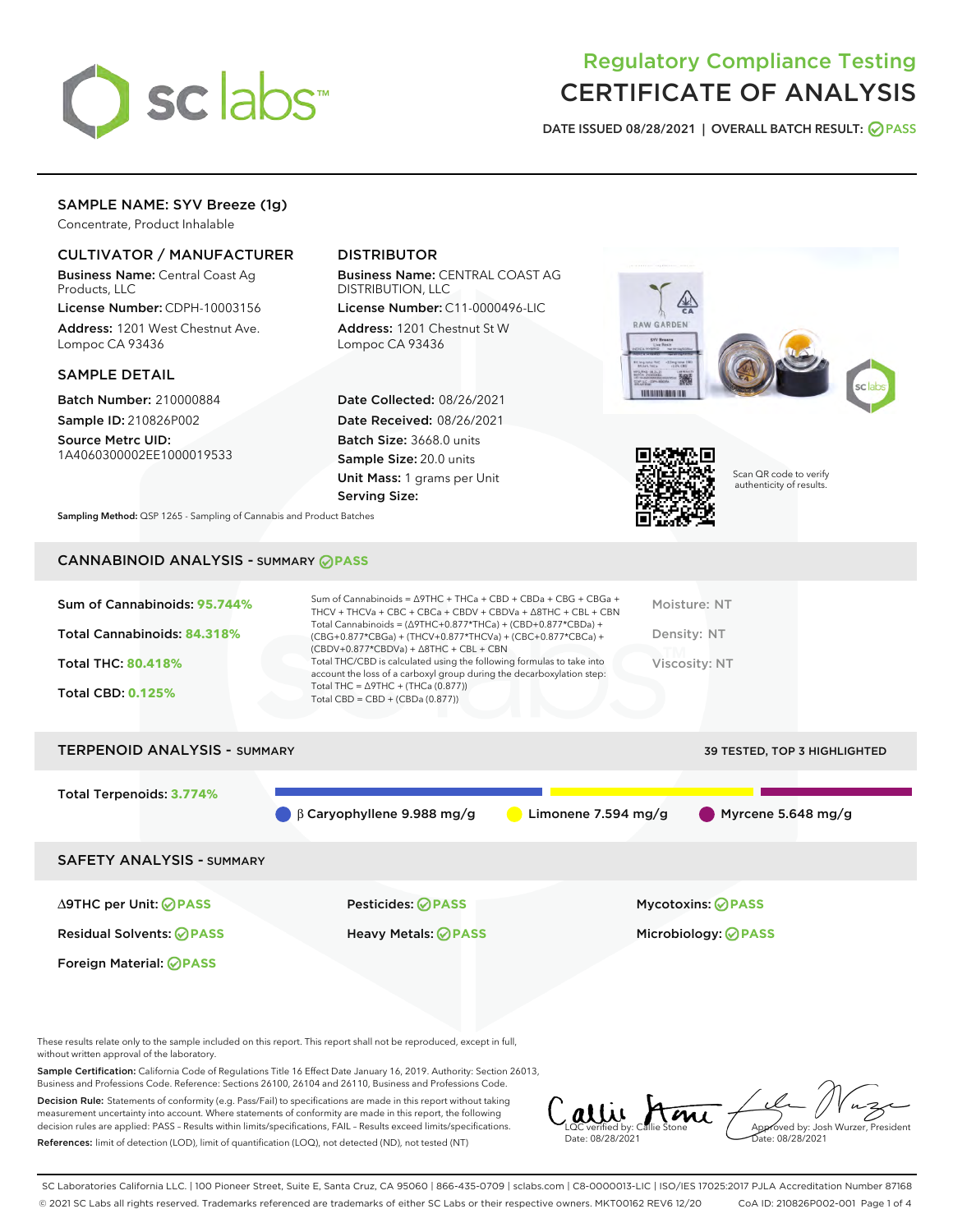



SYV BREEZE (1G) | DATE ISSUED 08/28/2021 | OVERALL BATCH RESULT:  $\bigcirc$  PASS

#### CANNABINOID TEST RESULTS - 08/27/2021 2 PASS

Tested by high-performance liquid chromatography with diode-array detection (HPLC-DAD). **Method:** QSP 1157 - Analysis of Cannabinoids by HPLC-DAD

#### TOTAL CANNABINOIDS: **84.318%**

Total Cannabinoids (Total THC) + (Total CBD) + (Total CBG) + (Total THCV) + (Total CBC) + (Total CBDV) + ∆8THC + CBL + CBN

TOTAL THC: **80.418%** Total THC (∆9THC+0.877\*THCa)

TOTAL CBD: **0.125%**

Total CBD (CBD+0.877\*CBDa)

TOTAL CBG: 2.34% Total CBG (CBG+0.877\*CBGa)

TOTAL THCV: 0.393% Total THCV (THCV+0.877\*THCVa)

TOTAL CBC: 1.042% Total CBC (CBC+0.877\*CBCa)

TOTAL CBDV: ND Total CBDV (CBDV+0.877\*CBDVa)

| <b>COMPOUND</b>  | LOD/LOQ<br>(mg/g)          | <b>MEASUREMENT</b><br><b>UNCERTAINTY</b><br>(mg/g) | <b>RESULT</b><br>(mg/g) | <b>RESULT</b><br>(%) |
|------------------|----------------------------|----------------------------------------------------|-------------------------|----------------------|
| <b>THCa</b>      | 0.05/0.14                  | ±22.824                                            | 888.10                  | 88.810               |
| <b>A9THC</b>     | 0.06 / 0.26                | ±0.871                                             | 25.32                   | 2.532                |
| <b>CBGa</b>      | 0.1/0.2                    | ±1.23                                              | 23.6                    | 2.36                 |
| <b>CBCa</b>      | 0.07/0.28                  | ±0.553                                             | 11.31                   | 1.131                |
| <b>THCVa</b>     | 0.07/0.20                  | ±0.214                                             | 4.48                    | 0.448                |
| <b>CBG</b>       | 0.06/0.19                  | ±0.106                                             | 2.70                    | 0.270                |
| <b>CBDa</b>      | 0.02/0.19                  | ±0.042                                             | 1.43                    | 0.143                |
| <b>CBC</b>       | 0.2 / 0.5                  | ±0.01                                              | 0.5                     | 0.05                 |
| $\triangle$ 8THC | 0.1/0.4                    | N/A                                                | <b>ND</b>               | <b>ND</b>            |
| <b>THCV</b>      | 0.1/0.2                    | N/A                                                | <b>ND</b>               | <b>ND</b>            |
| <b>CBD</b>       | 0.07/0.29                  | N/A                                                | <b>ND</b>               | <b>ND</b>            |
| <b>CBDV</b>      | 0.04/0.15                  | N/A                                                | <b>ND</b>               | <b>ND</b>            |
| <b>CBDVa</b>     | 0.03/0.53                  | N/A                                                | <b>ND</b>               | <b>ND</b>            |
| <b>CBL</b>       | 0.06 / 0.24                | N/A                                                | <b>ND</b>               | <b>ND</b>            |
| <b>CBN</b>       | 0.1/0.3                    | N/A                                                | <b>ND</b>               | <b>ND</b>            |
|                  | <b>SUM OF CANNABINOIDS</b> |                                                    | 957.44 mg/g             | 95.744%              |

#### **UNIT MASS: 1 grams per Unit**

| ∆9THC per Unit                        | 1120 per-package limit     | 25.32 mg/unit<br><b>PASS</b> |
|---------------------------------------|----------------------------|------------------------------|
| <b>Total THC per Unit</b>             |                            | 804.18 mg/unit               |
| <b>CBD per Unit</b>                   |                            | <b>ND</b>                    |
| <b>Total CBD per Unit</b>             |                            | $1.25$ mg/unit               |
| Sum of Cannabinoids<br>per Unit       |                            | 957.44 mg/unit               |
| <b>Total Cannabinoids</b><br>per Unit |                            | 843.18 mg/unit               |
| <b>MOISTURE TEST RESULT</b>           | <b>DENSITY TEST RESULT</b> | <b>VISCOSITY TEST RESULT</b> |

Not Tested

Not Tested

Not Tested

Terpene analysis utilizing gas chromatography-flame ionization detection (GC-FID). **Method:** QSP 1192 - Analysis of Terpenoids by GC-FID

| <b>COMPOUND</b>          | LOD/LOQ<br>(mg/g) | <b>MEASUREMENT</b><br><b>UNCERTAINTY</b><br>(mg/g) | <b>RESULT</b><br>(mg/g)                         | <b>RESULT</b><br>(%) |
|--------------------------|-------------------|----------------------------------------------------|-------------------------------------------------|----------------------|
| $\beta$ Caryophyllene    | 0.004 / 0.012     | ±0.3556                                            | 9.988                                           | 0.9988               |
| Limonene                 | 0.005 / 0.016     | ±0.1086                                            | 7.594                                           | 0.7594               |
| <b>Myrcene</b>           | 0.008 / 0.025     | ±0.0729                                            | 5.648                                           | 0.5648               |
| $\alpha$ Humulene        | 0.009 / 0.029     | ±0.1035                                            | 3.223                                           | 0.3223               |
| Linalool                 | 0.009 / 0.032     | ±0.1173                                            | 3.088                                           | 0.3088               |
| $\alpha$ Bisabolol       | 0.008 / 0.026     | ±0.0747                                            | 1.398                                           | 0.1398               |
| Guaiol                   | 0.009 / 0.030     | ±0.0464                                            | 0.983                                           | 0.0983               |
| <b>Terpineol</b>         | 0.016 / 0.055     | ±0.0578                                            | 0.941                                           | 0.0941               |
| $\beta$ Pinene           | 0.004 / 0.014     | ±0.0108                                            | 0.937                                           | 0.0937               |
| Fenchol                  | 0.010 / 0.034     | ±0.0361                                            | 0.933                                           | 0.0933               |
| $\alpha$ Pinene          | 0.005 / 0.017     | ±0.0058                                            | 0.676                                           | 0.0676               |
| $trans-\beta$ -Farnesene | 0.008 / 0.025     | ±0.0207                                            | 0.584                                           | 0.0584               |
| Ocimene                  | 0.011 / 0.038     | ±0.0131                                            | 0.407                                           | 0.0407               |
| Caryophyllene<br>Oxide   | 0.010 / 0.033     | ±0.0155                                            | 0.338                                           | 0.0338               |
| Terpinolene              | 0.008 / 0.026     | ±0.0058                                            | 0.281                                           | 0.0281               |
| <b>Borneol</b>           | 0.005 / 0.016     | ±0.0097                                            | 0.232                                           | 0.0232               |
| Geraniol                 | 0.002 / 0.007     | ±0.0053                                            | 0.120                                           | 0.0120               |
| Camphene                 | 0.005 / 0.015     | ±0.0013                                            | 0.114                                           | 0.0114               |
| Fenchone                 | 0.009 / 0.028     | ±0.0031                                            | 0.105                                           | 0.0105               |
| Citronellol              | 0.003 / 0.010     | ±0.0026                                            | 0.054                                           | 0.0054               |
| <b>Geranyl Acetate</b>   | 0.004 / 0.014     | ±0.0017                                            | 0.040                                           | 0.0040               |
| Sabinene Hydrate         | 0.006 / 0.022     | ±0.0013                                            | 0.033                                           | 0.0033               |
| Nerol                    | 0.003 / 0.011     | ±0.0010                                            | 0.023                                           | 0.0023               |
| 3 Carene                 | 0.005 / 0.018     | N/A                                                | <loq< th=""><th><loq< th=""></loq<></th></loq<> | <loq< th=""></loq<>  |
| $\alpha$ Terpinene       | 0.005 / 0.017     | N/A                                                | <loq< th=""><th><loq< th=""></loq<></th></loq<> | <loq< th=""></loq<>  |
| $\gamma$ Terpinene       | 0.006 / 0.018     | N/A                                                | <loq< th=""><th><loq< th=""></loq<></th></loq<> | <loq< th=""></loq<>  |
| Sabinene                 | 0.004 / 0.014     | N/A                                                | <b>ND</b>                                       | <b>ND</b>            |
| $\alpha$ Phellandrene    | 0.006 / 0.020     | N/A                                                | ND                                              | <b>ND</b>            |
| p-Cymene                 | 0.005 / 0.016     | N/A                                                | ND                                              | <b>ND</b>            |
| Eucalyptol               | 0.006 / 0.018     | N/A                                                | <b>ND</b>                                       | <b>ND</b>            |
| (-)-Isopulegol           | 0.005 / 0.016     | N/A                                                | ND                                              | ND                   |
| Camphor                  | 0.006 / 0.019     | N/A                                                | <b>ND</b>                                       | <b>ND</b>            |
| Isoborneol               | 0.004 / 0.012     | N/A                                                | <b>ND</b>                                       | <b>ND</b>            |
| Menthol                  | 0.008 / 0.025     | N/A                                                | ND                                              | <b>ND</b>            |
| R-(+)-Pulegone           | 0.003 / 0.011     | N/A                                                | ND                                              | ND                   |
| $\alpha$ Cedrene         | 0.005 / 0.016     | N/A                                                | <b>ND</b>                                       | ND                   |
| Valencene                | 0.009 / 0.030     | N/A                                                | <b>ND</b>                                       | <b>ND</b>            |
| Nerolidol                | 0.009 / 0.028     | N/A                                                | ND                                              | ND                   |
| Cedrol                   | 0.008 / 0.027     | N/A                                                | ND                                              | <b>ND</b>            |
| <b>TOTAL TERPENOIDS</b>  |                   |                                                    | 37.740 mg/g                                     | 3.774%               |

SC Laboratories California LLC. | 100 Pioneer Street, Suite E, Santa Cruz, CA 95060 | 866-435-0709 | sclabs.com | C8-0000013-LIC | ISO/IES 17025:2017 PJLA Accreditation Number 87168 © 2021 SC Labs all rights reserved. Trademarks referenced are trademarks of either SC Labs or their respective owners. MKT00162 REV6 12/20 CoA ID: 210826P002-001 Page 2 of 4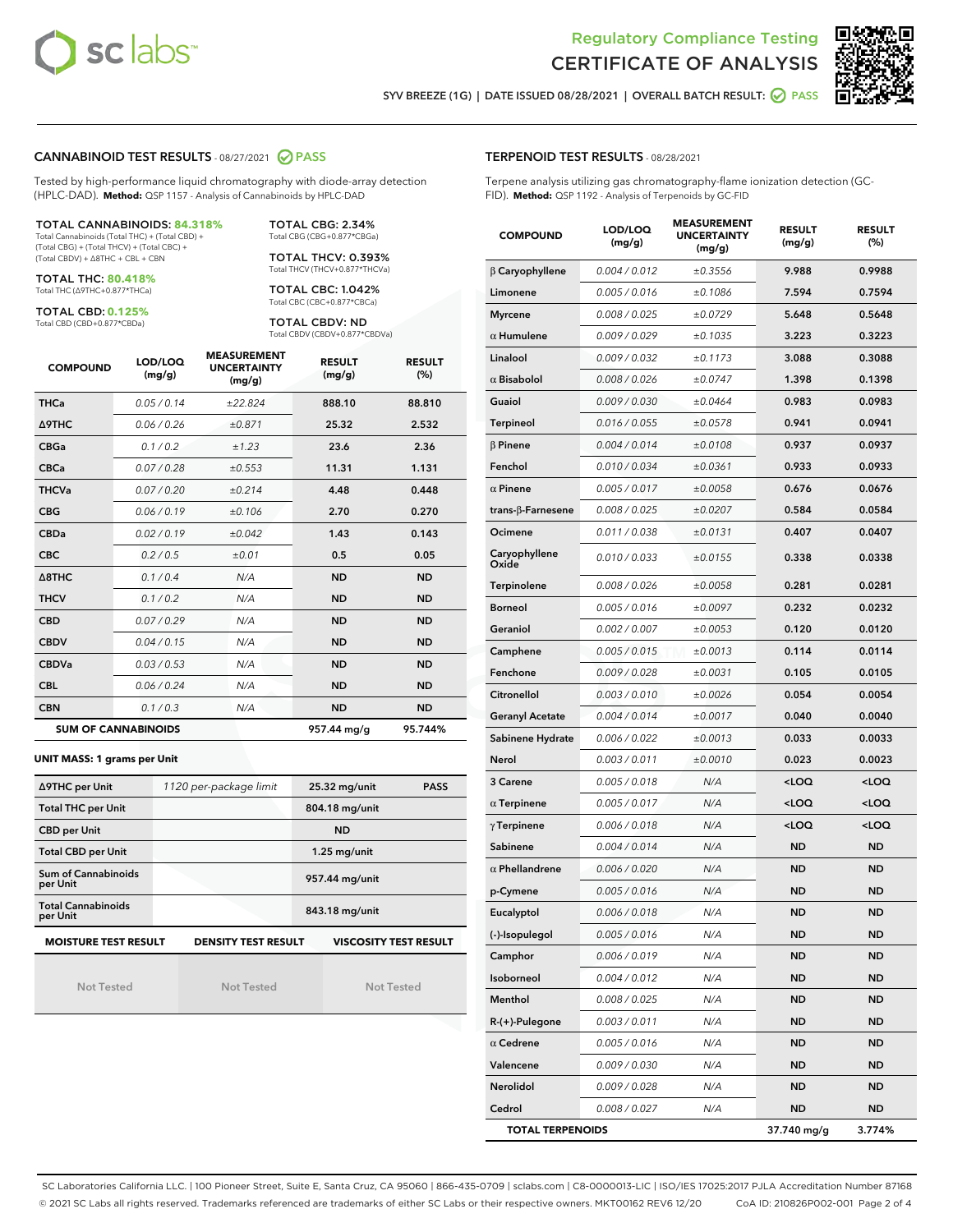



SYV BREEZE (1G) | DATE ISSUED 08/28/2021 | OVERALL BATCH RESULT: ◯ PASS

### CATEGORY 1 PESTICIDE TEST RESULTS - 08/28/2021 2 PASS

Pesticide and plant growth regulator analysis utilizing high-performance liquid chromatography-mass spectrometry (HPLC-MS) or gas chromatography-mass spectrometry (GC-MS). \*GC-MS utilized where indicated. **Method:** QSP 1212 - Analysis of Pesticides and Mycotoxins by LC-MS or QSP 1213 - Analysis of Pesticides by GC-MS

| <b>COMPOUND</b>             | LOD/LOQ<br>$(\mu g/g)$ | <b>ACTION</b><br><b>LIMIT</b><br>$(\mu g/g)$ | <b>MEASUREMENT</b><br><b>UNCERTAINTY</b><br>$(\mu g/g)$ | <b>RESULT</b><br>$(\mu g/g)$ | <b>RESULT</b> |
|-----------------------------|------------------------|----------------------------------------------|---------------------------------------------------------|------------------------------|---------------|
| Aldicarb                    | 0.03 / 0.08            | $\ge$ LOD                                    | N/A                                                     | <b>ND</b>                    | <b>PASS</b>   |
| Carbofuran                  | 0.02/0.05              | $\geq$ LOD                                   | N/A                                                     | <b>ND</b>                    | <b>PASS</b>   |
| Chlordane*                  | 0.03 / 0.08            | $\geq$ LOD                                   | N/A                                                     | <b>ND</b>                    | <b>PASS</b>   |
| Chlorfenapyr*               | 0.03/0.10              | $\geq$ LOD                                   | N/A                                                     | <b>ND</b>                    | <b>PASS</b>   |
| Chlorpyrifos                | 0.02 / 0.06            | $\ge$ LOD                                    | N/A                                                     | <b>ND</b>                    | <b>PASS</b>   |
| Coumaphos                   | 0.02 / 0.07            | $\ge$ LOD                                    | N/A                                                     | <b>ND</b>                    | <b>PASS</b>   |
| Daminozide                  | 0.02 / 0.07            | $\ge$ LOD                                    | N/A                                                     | <b>ND</b>                    | <b>PASS</b>   |
| <b>DDVP</b><br>(Dichlorvos) | 0.03/0.09              | $\ge$ LOD                                    | N/A                                                     | <b>ND</b>                    | <b>PASS</b>   |
| Dimethoate                  | 0.03/0.08              | $\ge$ LOD                                    | N/A                                                     | <b>ND</b>                    | <b>PASS</b>   |
| Ethoprop(hos)               | 0.03/0.10              | $\ge$ LOD                                    | N/A                                                     | <b>ND</b>                    | <b>PASS</b>   |
| Etofenprox                  | 0.02 / 0.06            | $\ge$ LOD                                    | N/A                                                     | <b>ND</b>                    | <b>PASS</b>   |
| Fenoxycarb                  | 0.03/0.08              | $\ge$ LOD                                    | N/A                                                     | <b>ND</b>                    | <b>PASS</b>   |
| Fipronil                    | 0.03/0.08              | $\ge$ LOD                                    | N/A                                                     | <b>ND</b>                    | <b>PASS</b>   |
| Imazalil                    | 0.02 / 0.06            | $\ge$ LOD                                    | N/A                                                     | <b>ND</b>                    | <b>PASS</b>   |
| <b>Methiocarb</b>           | 0.02 / 0.07            | $\ge$ LOD                                    | N/A                                                     | <b>ND</b>                    | <b>PASS</b>   |
| Methyl<br>parathion         | 0.03/0.10              | $>$ LOD                                      | N/A                                                     | <b>ND</b>                    | <b>PASS</b>   |
| <b>Mevinphos</b>            | 0.03/0.09              | $\ge$ LOD                                    | N/A                                                     | <b>ND</b>                    | <b>PASS</b>   |
| Paclobutrazol               | 0.02 / 0.05            | $\ge$ LOD                                    | N/A                                                     | <b>ND</b>                    | <b>PASS</b>   |
| Propoxur                    | 0.03/0.09              | $\ge$ LOD                                    | N/A                                                     | <b>ND</b>                    | <b>PASS</b>   |
| Spiroxamine                 | 0.03/0.08              | $\ge$ LOD                                    | N/A                                                     | <b>ND</b>                    | <b>PASS</b>   |
| <b>Thiacloprid</b>          | 0.03/0.10              | $\ge$ LOD                                    | N/A                                                     | <b>ND</b>                    | <b>PASS</b>   |
|                             |                        |                                              |                                                         |                              |               |

#### CATEGORY 2 PESTICIDE TEST RESULTS - 08/28/2021 @ PASS

| <b>COMPOUND</b>          | LOD/LOO<br>$(\mu g/g)$ | <b>ACTION</b><br>LIMIT<br>$(\mu g/g)$ | <b>MEASUREMENT</b><br><b>UNCERTAINTY</b><br>$(\mu g/g)$ | <b>RESULT</b><br>$(\mu g/g)$ | <b>RESULT</b> |  |
|--------------------------|------------------------|---------------------------------------|---------------------------------------------------------|------------------------------|---------------|--|
| Abamectin                | 0.03/0.10              | 0.1                                   | N/A                                                     | <b>ND</b>                    | <b>PASS</b>   |  |
| Acephate                 | 0.02/0.07              | 0.1                                   | N/A                                                     | <b>ND</b>                    | <b>PASS</b>   |  |
| Acequinocyl              | 0.02/0.07              | 0.1                                   | N/A                                                     | <b>ND</b>                    | <b>PASS</b>   |  |
| Acetamiprid              | 0.02/0.05              | 0.1                                   | N/A                                                     | <b>ND</b>                    | <b>PASS</b>   |  |
| Azoxystrobin             | 0.02/0.07              | 0.1                                   | N/A                                                     | <b>ND</b>                    | <b>PASS</b>   |  |
| <b>Bifenazate</b>        | 0.01/0.04              | 0.1                                   | N/A                                                     | <b>ND</b>                    | <b>PASS</b>   |  |
| <b>Bifenthrin</b>        | 0.02/0.05              | 3                                     | N/A                                                     | <b>ND</b>                    | <b>PASS</b>   |  |
| <b>Boscalid</b>          | 0.03/0.09              | 0.1                                   | N/A                                                     | <b>ND</b>                    | <b>PASS</b>   |  |
| Captan                   | 0.19/0.57              | 0.7                                   | N/A                                                     | <b>ND</b>                    | <b>PASS</b>   |  |
| Carbaryl                 | 0.02/0.06              | 0.5                                   | N/A                                                     | <b>ND</b>                    | <b>PASS</b>   |  |
| Chlorantranilip-<br>role | 0.04/0.12              | 10                                    | N/A                                                     | <b>ND</b>                    | <b>PASS</b>   |  |
| Clofentezine             | 0.03/0.09              | 0.1                                   | N/A                                                     | <b>ND</b>                    | <b>PASS</b>   |  |

| <b>CATEGORY 2 PESTICIDE TEST RESULTS</b> - 08/28/2021 continued |  |
|-----------------------------------------------------------------|--|
|-----------------------------------------------------------------|--|

| <b>COMPOUND</b>               | LOD/LOQ<br>(µg/g) | <b>ACTION</b><br><b>LIMIT</b><br>(µg/g) | <b>MEASUREMENT</b><br><b>UNCERTAINTY</b><br>$(\mu g/g)$ | <b>RESULT</b><br>(µg/g) | <b>RESULT</b> |
|-------------------------------|-------------------|-----------------------------------------|---------------------------------------------------------|-------------------------|---------------|
| Cyfluthrin                    | 0.12 / 0.38       | $\overline{c}$                          | N/A                                                     | <b>ND</b>               | <b>PASS</b>   |
| Cypermethrin                  | 0.11 / 0.32       | 1                                       | N/A                                                     | <b>ND</b>               | <b>PASS</b>   |
| <b>Diazinon</b>               | 0.02 / 0.05       | 0.1                                     | N/A                                                     | <b>ND</b>               | <b>PASS</b>   |
| Dimethomorph                  | 0.03 / 0.09       | 2                                       | N/A                                                     | <b>ND</b>               | <b>PASS</b>   |
| Etoxazole                     | 0.02 / 0.06       | 0.1                                     | N/A                                                     | <b>ND</b>               | <b>PASS</b>   |
| Fenhexamid                    | 0.03 / 0.09       | 0.1                                     | N/A                                                     | <b>ND</b>               | <b>PASS</b>   |
| Fenpyroximate                 | 0.02 / 0.06       | 0.1                                     | N/A                                                     | <b>ND</b>               | <b>PASS</b>   |
| Flonicamid                    | 0.03 / 0.10       | 0.1                                     | N/A                                                     | <b>ND</b>               | <b>PASS</b>   |
| Fludioxonil                   | 0.03 / 0.10       | 0.1                                     | N/A                                                     | <b>ND</b>               | <b>PASS</b>   |
| Hexythiazox                   | 0.02 / 0.07       | 0.1                                     | N/A                                                     | <b>ND</b>               | <b>PASS</b>   |
| Imidacloprid                  | 0.04 / 0.11       | 5                                       | N/A                                                     | <b>ND</b>               | <b>PASS</b>   |
| Kresoxim-methyl               | 0.02 / 0.07       | 0.1                                     | N/A                                                     | <b>ND</b>               | <b>PASS</b>   |
| <b>Malathion</b>              | 0.03 / 0.09       | 0.5                                     | N/A                                                     | <b>ND</b>               | <b>PASS</b>   |
| Metalaxyl                     | 0.02 / 0.07       | $\overline{2}$                          | N/A                                                     | <b>ND</b>               | <b>PASS</b>   |
| Methomyl                      | 0.03 / 0.10       | 1                                       | N/A                                                     | <b>ND</b>               | <b>PASS</b>   |
| Myclobutanil                  | 0.03 / 0.09       | 0.1                                     | N/A                                                     | <b>ND</b>               | <b>PASS</b>   |
| Naled                         | 0.02 / 0.07       | 0.1                                     | N/A                                                     | <b>ND</b>               | <b>PASS</b>   |
| Oxamyl                        | 0.04 / 0.11       | 0.5                                     | N/A                                                     | <b>ND</b>               | <b>PASS</b>   |
| Pentachloronitro-<br>benzene* | 0.03 / 0.09       | 0.1                                     | N/A                                                     | <b>ND</b>               | <b>PASS</b>   |
| Permethrin                    | 0.04 / 0.12       | 0.5                                     | N/A                                                     | <b>ND</b>               | <b>PASS</b>   |
| Phosmet                       | 0.03 / 0.10       | 0.1                                     | N/A                                                     | <b>ND</b>               | <b>PASS</b>   |
| Piperonylbu-<br>toxide        | 0.02 / 0.07       | 3                                       | N/A                                                     | <b>ND</b>               | <b>PASS</b>   |
| Prallethrin                   | 0.03 / 0.08       | 0.1                                     | N/A                                                     | <b>ND</b>               | <b>PASS</b>   |
| Propiconazole                 | 0.02 / 0.07       | 0.1                                     | N/A                                                     | <b>ND</b>               | <b>PASS</b>   |
| Pyrethrins                    | 0.04 / 0.12       | 0.5                                     | N/A                                                     | <b>ND</b>               | <b>PASS</b>   |
| Pyridaben                     | 0.02 / 0.07       | 0.1                                     | N/A                                                     | <b>ND</b>               | <b>PASS</b>   |
| Spinetoram                    | 0.02 / 0.07       | 0.1                                     | N/A                                                     | <b>ND</b>               | <b>PASS</b>   |
| Spinosad                      | 0.02 / 0.07       | 0.1                                     | N/A                                                     | <b>ND</b>               | <b>PASS</b>   |
| Spiromesifen                  | 0.02 / 0.05       | 0.1                                     | N/A                                                     | <b>ND</b>               | <b>PASS</b>   |
| Spirotetramat                 | 0.02 / 0.06       | 0.1                                     | N/A                                                     | <b>ND</b>               | <b>PASS</b>   |
| Tebuconazole                  | 0.02 / 0.07       | 0.1                                     | N/A                                                     | ND                      | <b>PASS</b>   |
| Thiamethoxam                  | 0.03 / 0.10       | 5                                       | N/A                                                     | <b>ND</b>               | <b>PASS</b>   |
| Trifloxystrobin               | 0.03 / 0.08       | 0.1                                     | N/A                                                     | <b>ND</b>               | <b>PASS</b>   |

SC Laboratories California LLC. | 100 Pioneer Street, Suite E, Santa Cruz, CA 95060 | 866-435-0709 | sclabs.com | C8-0000013-LIC | ISO/IES 17025:2017 PJLA Accreditation Number 87168 © 2021 SC Labs all rights reserved. Trademarks referenced are trademarks of either SC Labs or their respective owners. MKT00162 REV6 12/20 CoA ID: 210826P002-001 Page 3 of 4